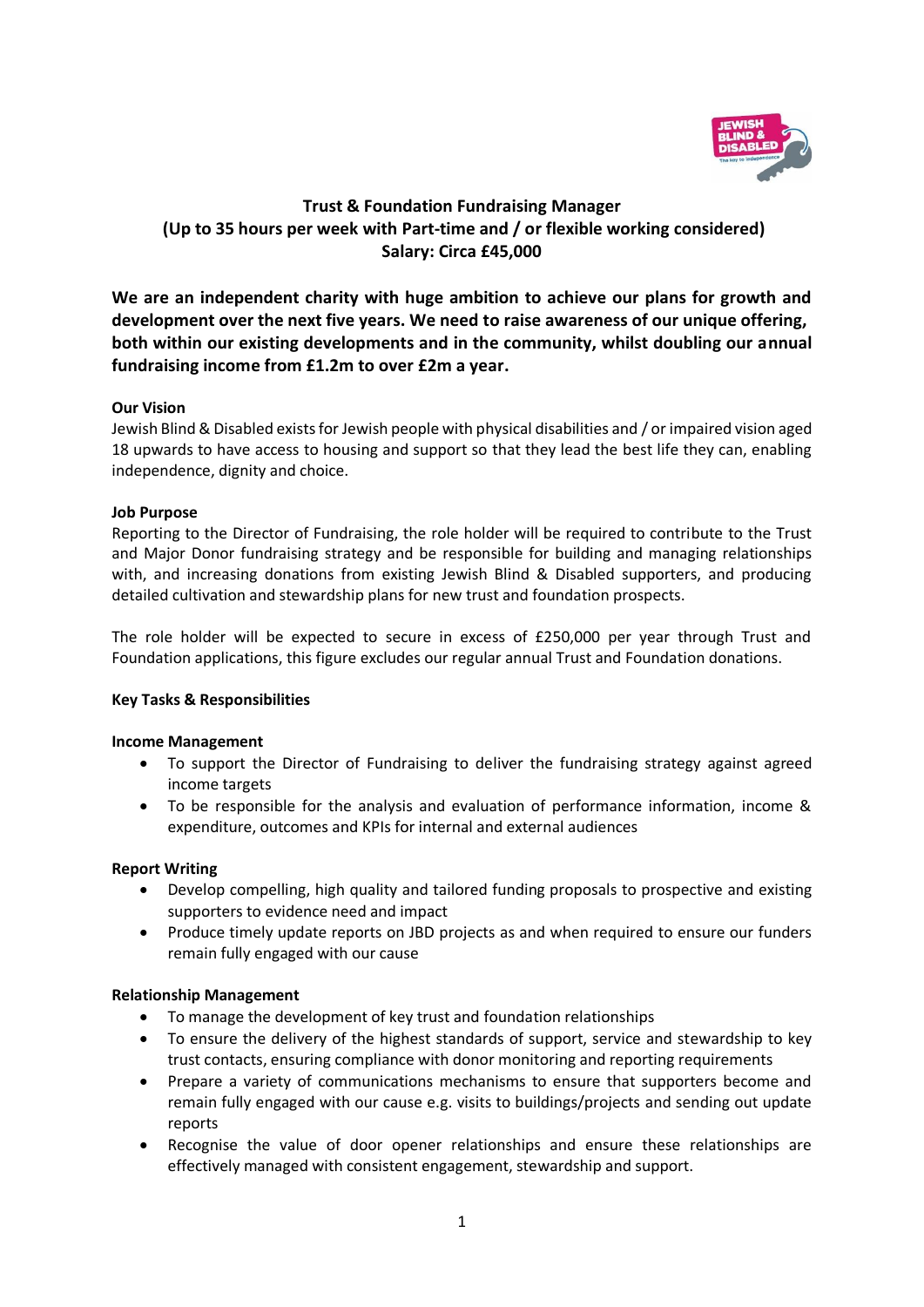### **Other duties**

- Undertake ongoing trust research from both Jewish and non-Jewish trusts and foundations, using a range of trust search engines
- Engage with colleagues from other teams on a regular basis to develop and maintain detailed knowledge and information on Jewish Blind & Disabled services, projects and priority areas in order to keep trusts and foundations updated on our work
- Responsible for making targeted approaches to synagogues for inclusion in their appeals and following through by sending project information about our work
- Ensure all donations are logged accurately on our database and acknowledged in a timely manner
- Utilise the functionality of our new customer relationship management (CRM) database and implement processes to support the identification of appropriate actions in order to drive growth of trust and major donor income across the charity.
- Maintain own personal development and keep up to date with current knowledge in the sector through participating in networking forums, conferences and meetings as appropriate
- Carry out any other reasonable duties as requested by the Director of Fundraising or another designated senior manager

#### **Key relationships**

- Fundraising and Marketing team
- JBD wider team
- Finance team
- Chief Executive

## **Essential skills**

- Excellent relationship management, stewardship and engagement to ensure that all trusts/major donors have a relationship with Jewish Blind & Disabled
- Excellent interpersonal and communication skills, both written and verbal
- Proven track record of securing 5 figure donations and above
- Excellent networking and influencing skills at the highest level
- Ability to articulate ideas, concept and needs to understand the case for support
- Experience of producing high quality written reports and proposals, delivering qualitative and quantitative information
- Excellent time management, organisation skills with the ability to deliver under pressure with competing demands
- Proven experience of achieving income against agreed targets
- Ability to research, gather information, analyse and interpret data
- Good level of computer literacy; knowledge of Microsoft Office and experience of fundraising databases
- Commitment to Jewish Blind & Disabled's values: Truth and Integrity (EMET), Respect (KAVOD), Fairness (TZEDEK) and Kindness (CHESED)

#### **Desirable skills**

- Working knowledge of the Jewish community
- Ability to communicate professionally with stakeholders at all levels
- Good presentation skills